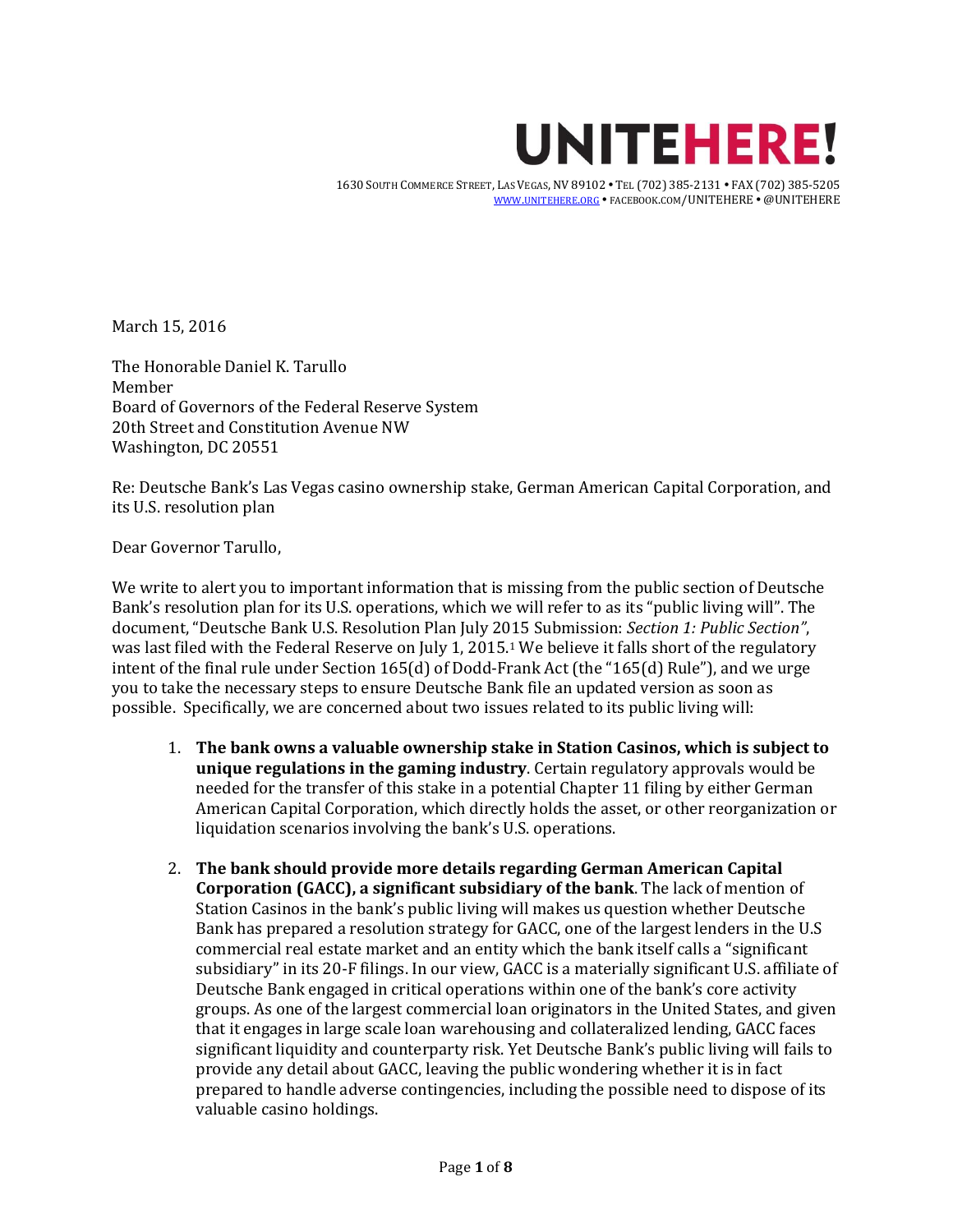# **1. Deutsche Bank's Station Casinos Stake is Valuable and It Cannot Be Transferred without Approval by State and Tribal Gaming Regulators**

GACC owns 25% of Station Holdco LLC, which holds the economic interest in Station Casinos LLC, a major Las Vegas-based gaming company which operates 19 casinos In Nevada, plus a Native American casino in California and another Native American casino in Michigan.<sup>2</sup>

Last May, when it was reported that Station Casinos might launch an IPO, the company was reportedly valued at "more than \$3.5 billion, including \$2.15 billion in debt."<sup>3</sup> This would imply an equity value of \$1.35 billion, and Deutsche Bank's 25% share of it would have been worth \$337.5 million. That valuation may well have risen, given the company's upbeat financial announcements over the last two quarters. This means Deutsche Bank's Las Vegas casino stake is likely worth north of \$340 million, which is a meaningful amount given recent market concerns about Deutsche Bank.

Earlier this month, investors were concerned about Deutsche Bank's ability to make payments on its contingent convertible bonds (CoCos).<sup>4</sup> It turns out, as the bank said in a statement on February 8, Deutsche had "sufficient payment capacity" to pay its Coco coupons of approximately EUR 350 million (about US\$395 million) on April 30 as well as through 2017.<sup>5</sup>

Deutsche Bank also continues to shed non-core assets in order to boost its capital position. It has been reported that Deutsche Bank's sale of its stake in Huaxia Bank of China for up to \$4 billion would add 30 to 40 basis points to the bank's common equity Tier 1 ratio.6 That suggests selling the bank's \$340-plus-million casino stake in Las Vegas could potentially add 3 basis points or more to its common equity Tier 1 ratio. Surprisingly, it appears Deutsche Bank is not planning to sell off its casino stake now or through the proposed IPO by Red Rock Resorts, a Station Casinos affiliate (see below).<sup>7</sup> Each of JPMorgan Chase and GACC became owner of 25% of economic interest in Station Casinos as a result of the gaming company's Chapter 11 restructuring in June, 2011. JP Morgan Chase, however, sold its ownership interest in April, 2012,<sup>8</sup> less than a year after the restructuring was completed.

Given the value of its casino asset and its potential utility in any resolution scenario, it is particularly important for Deutsche Bank to make known in its public living will that its Station Casinos stake cannot be easily transferred to creditors if it were to become part of a Chapter 11 proceeding of either GACC or Deutsche Bank's overall U.S. operations.

It is well known that Nevada has a highly developed regulatory system that is considered the "gold standard" in the gaming industry. Individuals and companies cannot own and transfer interests in licensed casinos and casino companies in Nevada without going through a rigorous suitability review and licensing process. According to a 2011 article, "Gaming Restructuring in Nevada", by Jennifer L. Carleton and Andrew D. Moore, both from Brownstein Farber Hyatt Schreck LLP, a top gaming law firm:

The gaming industry is heavily regulated and strictly controlled in order to prevent unsavory or unsuitable persons from being directly or indirectly involved with gaming, to establish and maintain responsible accounting practices and procedures, to maintain effective controls over the financial practices of licensees, to prevent cheating and fraudulent practices, and to provide a source of state and local revenue through taxation and licensing fees.9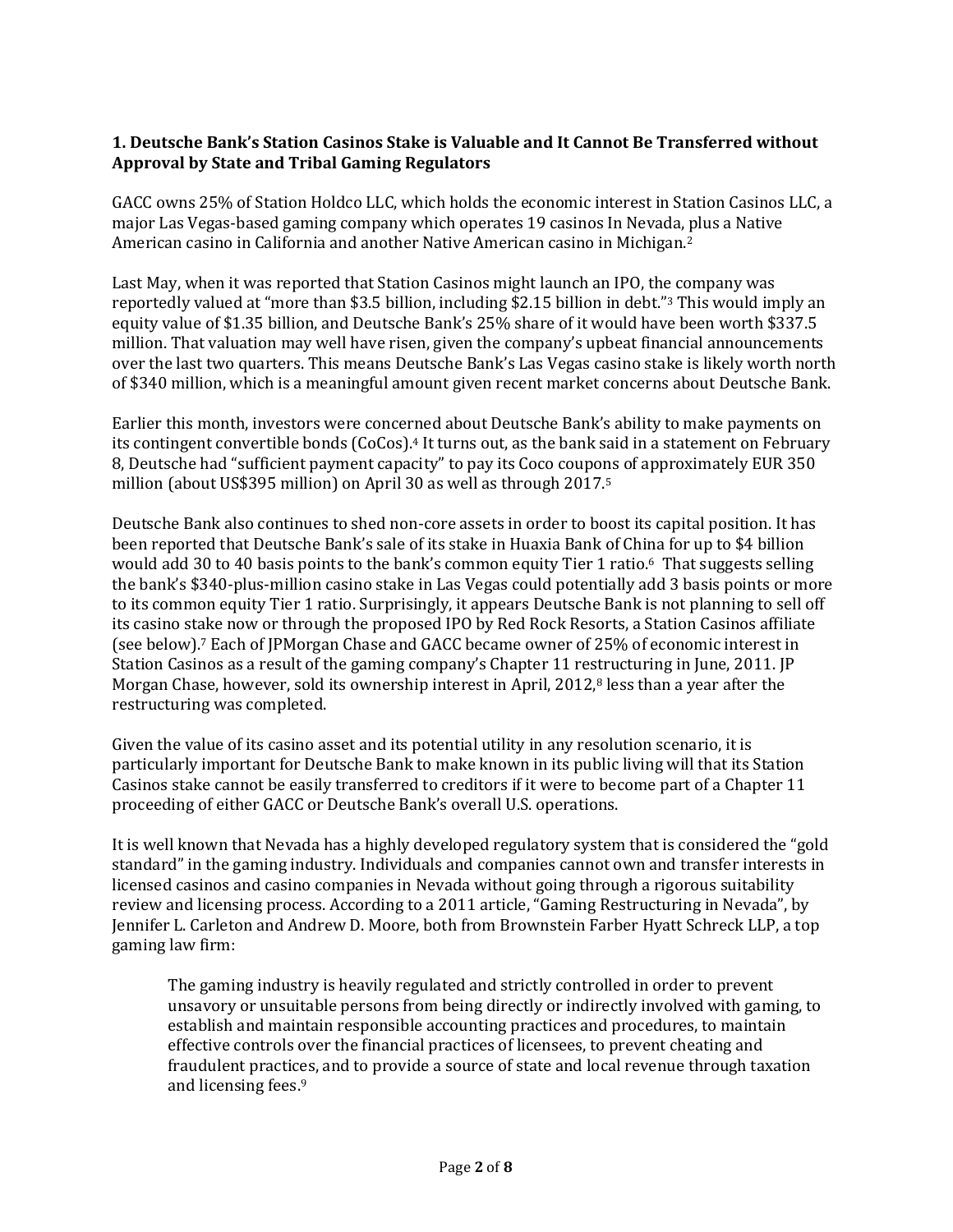And the authors conclude:

Although a gaming creditor may hold an interest in a gaming company, the creditor cannot transfer its interests, sell the gaming operation, or reorganize without first complying with state gaming laws and regulations.

These regulatory requirements are routinely disclosed by gaming companies. For example, there are extensive descriptions of gaming regulations in the prospectus of Red Rock Resorts, Inc., a Station Casinos affiliate which will acquire a minority economic interest in and control of the gaming operator through an IPO.<sup>10</sup> From its S-1/A filed on February 12 this year:

#### Concerning "Nevada Gaming Regulations"

 "Any beneficial owner of our equity securities, regardless of the number of shares owned, may be required to file an application, may be investigated, and may be required to obtain a finding of suitability as a beneficial owner of our securities if the Nevada Commission has reason to believe that such ownership would otherwise be inconsistent with the declared policies of the State of Nevada. If the beneficial owner of our equity securities who must be found suitable is a corporation, partnership, limited partnership, limited liability company or trust, it must submit detailed business and financial information, including a list of its beneficial owners, to the Nevada Board."

### Concerning "Native American Gaming Regulations": 11

- "The NIGC [National Indian Gaming Commission] will not approve a management contract if a director or a 10% shareholder of the management company: (i) is an elected member of the governing body of the Native American tribe which is the party to the management contract; (ii) has been or subsequently is convicted of a felony or gaming offense; (iii) has knowingly and willfully provided materially important false information to the NIGC or the tribe; (iv) has refused to respond to questions from the NIGC; or  $(v)$  is a person whose prior history, reputation and associations pose a threat to the public interest or to effective gaming regulation and control, or create or enhance the chance of unsuitable activities in gaming or the business and financial arrangements incidental thereto."
- "Native American tribes are sovereign nations with their own governmental systems, which have primary regulatory authority over gaming on land within the tribes' jurisdiction. Therefore, persons engaged in gaming activities on tribal lands, including the Company, are subject to the provisions of tribal ordinances and regulations. Tribal gaming ordinances are subject to review by the NIGC under certain standards established by the IGRA [Indian Gaming Regulatory Act]."

# Concerning "Gaming Regulations in Other Jurisdictions"

 "If we become involved in gaming operations in any other jurisdictions, such gaming operations will subject us and certain of our officers, directors, key employees, equity holders and other affiliates ("Regulated Persons") to strict legal and regulatory requirements, including mandatory licensing and approval requirements, suitability requirements, and ongoing regulatory oversight with respect to such gaming operations."

Specifically, there are explicit conditions attached to any transfer of equity interests in Station Casinos in the Order of Registration of Red Rock Resorts, Inc. (File No. SD-232), which was approved by the Nevada Gaming Commission on Jan. 21, 2016. According to the document, equity holders, including GACC: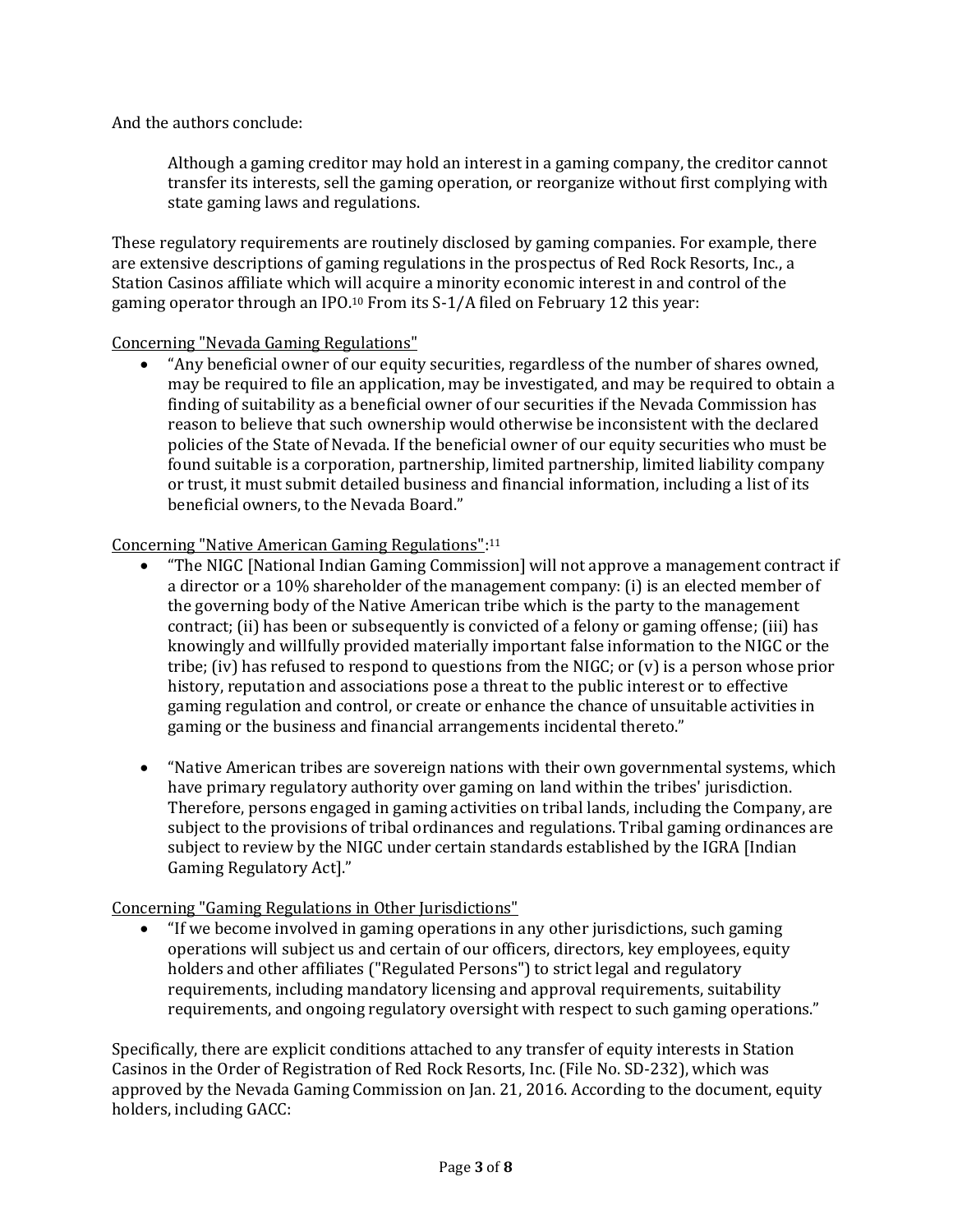shall not, without the prior administrative approval of the [Gaming Control] Board Chairman, sell, assign, transfer, pledge or otherwise dispose of any non-voting membership interest in Station Holdco LLC held by it or any other security held by it that is convertible or exchangeable into an interest in Station Holdco LLC. Requests for administrative approval by the direct or indirect members of Station Holdco LLC to sell, assign, transfer, pledge or otherwise dispose of any direct or indirect non-voting membership interest shall include the name, date of birth, social security number and any other such information as the Board may require on the prospective direct or indirect member. If the request for administrative approval is made by an entity rather than a natural person, such request shall include the names, dates of birth, social security numbers and any other such information as the Board may require on the officers and directors of the prospective member, and, if applicable, any person holding, directly or indirectly, more than five percent (5%) voting or economic interest in the new member or equity holder. The [Nevada Gaming] Commission may require, upon the recommendation of the Board, any direct or indirect member of Station Holdco LLC to file an application for licensure or a finding of suitability.<sup>12</sup>

We believe Deutsche Bank is well aware of the unique requirements of Nevada gaming regulations and the conditions attached to its Station Casinos stake. Two bank executives are among the six individuals who are on the Board of Managers of Station Holdco LLC: Enrico Sanna, the bank's Global Head of Operating Assets,<sup>13</sup> and Jeffrey Welch, Managing Director and Senior Counsel.<sup>14</sup> Surely the bank understands that if GACC were to enter Chapter 11 proceedings, its creditors would not be permitted to take ownership in Station Casinos without first receiving approval from authorities in Nevada and the two sovereign Native American tribes whose casinos Station Casinos manages. Nevertheless, this information concerning its valuable casino asset is not included in the bank's public living will.

While materiality is not explicitly defined in the 165(d) Rule, we believe SEC Regulation S-X is helpful in this regard. Section 201.1(o) states:

The term *material*, when used to qualify a requirement for the furnishing of information as to any subject, limits the information required to those matters about which an average prudent investor ought reasonably to be informed.<sup>15</sup>

Information concerning an asset that could almost pay for the bank's Coco coupons this year or improve its Tier 1 capital ratio by several basis points should be "material to an understanding of the covered company". <sup>16</sup> The same information that would be useful to a prudent investor ought to be known to prudential regulators as well.

In fact, the lack of information about Deutsche Bank's valuable casino stake raises questions about the lack of information about its owner, GACC, in the bank's public living will.

# **2. German American Capital Corporation, a significant subsidiary of the bank, should be considered a material entity requiring treatment in the bank's public living will**

Deutsche Bank is commonly recognized as a major commercial real estate lender,<sup>17</sup> and it topped the U.S. CMBS bookrunners league tables in 2014 and 2015.18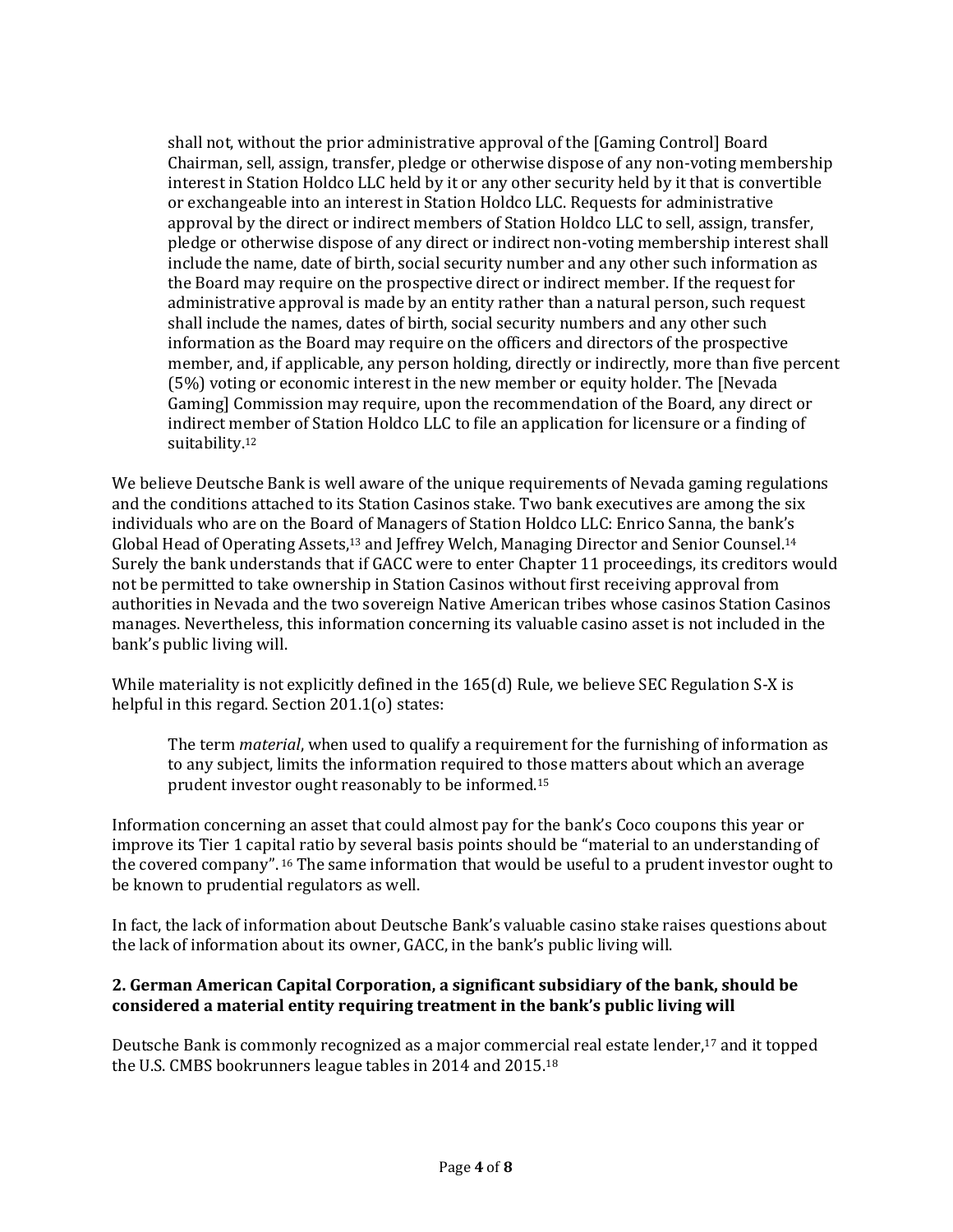And GACC is the subsidiary that originates much of the bank's commercial real estate loans. See, for example, how it is described in a preliminary prospectus for a recent CMBS issue (424H by Deutsche Mortgage & Asset Receiving Corp. on Jan. 14, 2016): <sup>19</sup>

GACC is engaged in the origination of commercial mortgage loans with the primary intent to sell the loans within a short period of time subsequent to origination into a commercial mortgage backed securities primary issuance securitization or through a sale of whole loan interests to third party investors. GACC originates loans primarily for securitization; however, GACC also originates subordinate mortgage loans or subordinate participation interests in mortgage loans, and mezzanine loans (loans secured by equity interests in entities that own commercial real estate), for sale to third party investors.

GACC originates loans and aggregates and warehouses the loans pending sale via a commercial mortgage back securities ("CMBS") securitization.

And it has engaged in the business for "more than ten years".

GACC originates both fixed rate and floating rate commercial mortgage loans backed by a range of commercial real estate properties including office buildings, apartments, shopping malls, hotels, and industrial/warehouse properties. The total amount of loans securitized by GACC from Oct 1, 2010 through December 31, 2015 is approximately \$44.632 billion.

Given the liquidity and counterparty risks inherent in loan warehousing, it is odd that "German American Capital Corporation" appears only once in the bank's public living will, in a paragraph describing the "material holding company" Deutsche Bank Americas Holdings Corp (DBAHC):

DBAHC, a Delaware corporation, is a wholly owned subsidiary of DB USA Corporation, which is wholly owned by DBAG. DBAHC serves as a holding company for a number of subsidiaries, including DB Energy Trading LLC, German American Capital Corporation, Deutsche Investment Management Americas Inc., DBAH Capital, LLC, RoPro U.S. Holding Inc, and DB Alex. Brown Holdings Incorporated, the holding company for a portion of Private Wealth Management's investment and brokerage business.<sup>20</sup>

After some summary description of DBAHC's role as an employer of members of the bank's U.S. management and its role as the sponsor of the bank's U.S. pension plans, the section on DBAHC concludes with this sentence: "There are no core business lines conducted out of DBAHC."<sup>21</sup> It is as if GACC does not conduct any business at all, if one were to understand Deutsche Bank's U.S. business purely on the basis of its public living will.

But, GACC is described as a "significant subsidiary" in Deutsche Bank's other regulatory filings. In a section entitled "Organizational Structure" in the bank's most recent Form 20-F, filed on March 30, 2015, there is a table listing the "significant subsidiaries" of Deutsche Bank AG as of December 31, 2014, with "significance" determined according to Section 1-02(w) of Regulation S-X. GACC is included in the table. <sup>22</sup>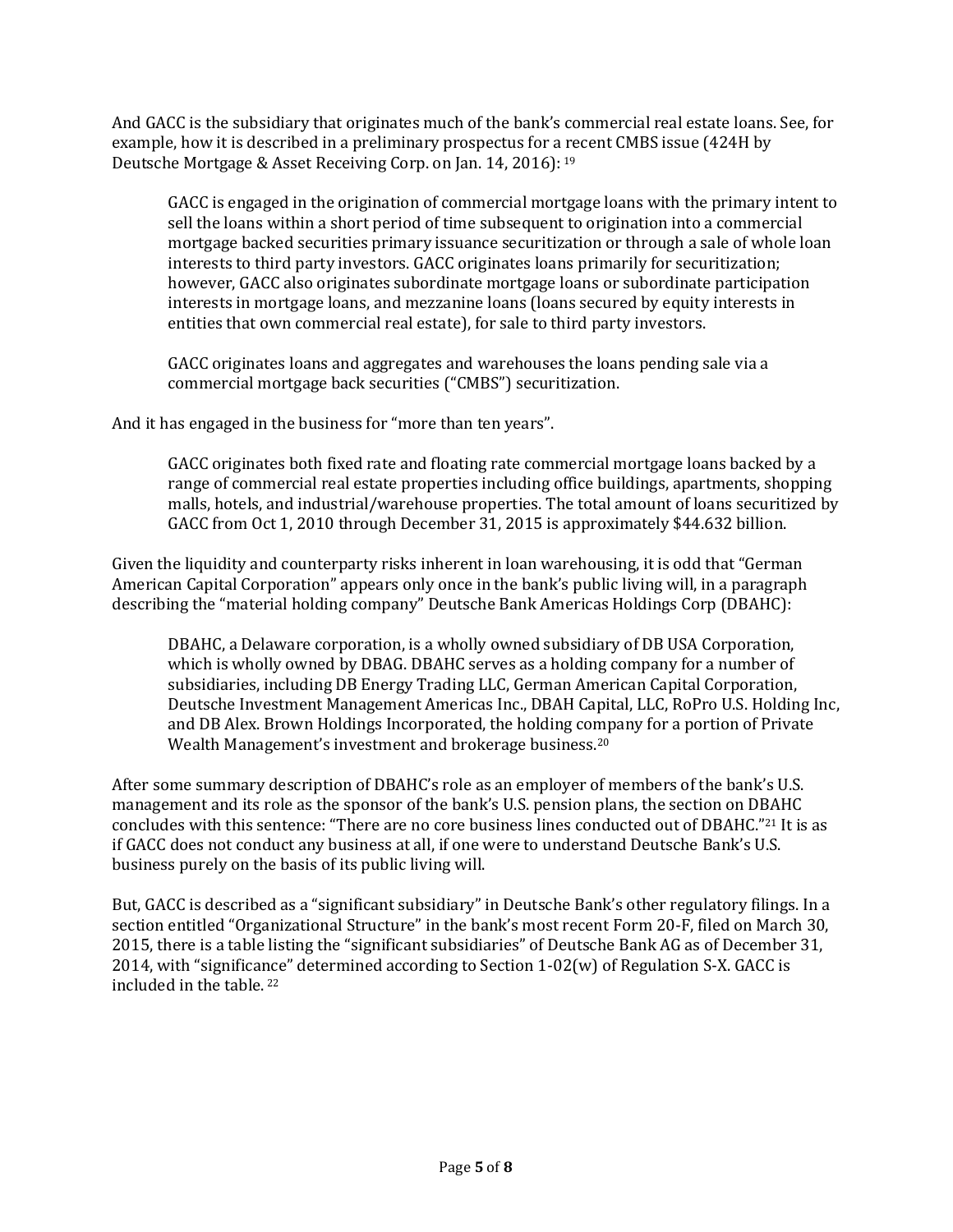| Subsidiary                                                      | Place of Incorporation         |
|-----------------------------------------------------------------|--------------------------------|
| DB USA Corporation <sup>1</sup>                                 | <b>Delaware, United States</b> |
| Deutsche Bank Americas Holding Corporation <sup>2</sup>         | <b>Delaware, United States</b> |
| German American Capital Corporation <sup>3</sup>                | <b>Delaware, United States</b> |
| DB U.S. Financial Markets Holding Corporation 4                 | <b>Delaware, United States</b> |
| Deutsche Bank Securities Inc. <sup>5</sup>                      | <b>Delaware, United States</b> |
| DB Structured Products, Inc. 6                                  | Delaware, United States        |
| Deutsche Bank Trust Corporation 7                               | <b>New York, United States</b> |
| Deutsche Bank Trust Company Americas <sup>8</sup>               | <b>New York, United States</b> |
| Deutsche Bank Luxembourg S.A. 9                                 | Luxembourg                     |
| Deutsche Bank Privat- und Geschäftskunden Aktiengesellschaft 10 | Frankfurt am Main, Germany     |
| DB Finanz-Holding GmbH 11                                       | Frankfurt am Main, Germany     |
| Deutsche Postbank AG <sup>12</sup>                              | Bonn, Germany                  |
| DWS Holding & Service GmbH 13                                   | Frankfurt am Main, Germany     |

This significant subsidiary GACC is described in note 3 to the table: "German American Capital Corporation is engaged in purchasing and holding loans from financial institutions, trading and securitization of mortgage whole loans and mortgage securities, and providing collateralized financing to counterparties."

However, in the bank's public living will, GACC is not even identified as a material entity. The document contains the following graph:

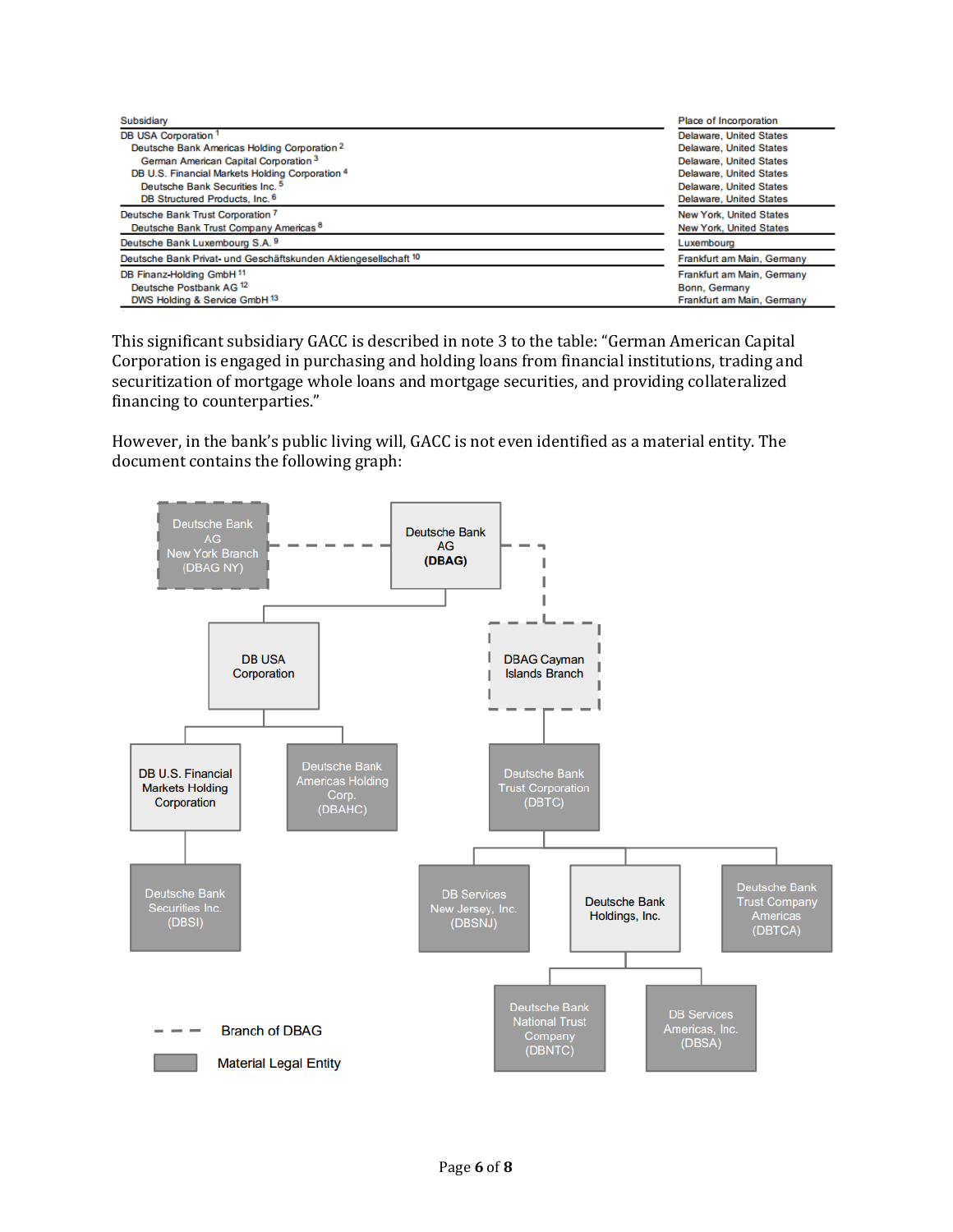Commercial real estate lending by GACC falls under Corporate Banking & Securities (CB&S),<sup>23</sup> which is one of the bank's "four core business" divisions, according to its 20-F.<sup>24</sup> Deutsche Bank's public living will thus appears to fall short of "map[ping] its core business lines and critical operations to material legal entities, credit and other exposures; funding, capital, and cash flows; the domestic and foreign jurisdictions in which it operates; and its supporting information systems for core business lines and critical operations," as is required by the Section 165(d) Rule.

It is not clear why GACC, a significant subsidiary in Deutsche Bank's 20-F filing, is not considered a material entity by the bank when it filed its public living will, which then of course also does not contain any description of a resolution strategy for GACC. Furthermore, Deutsche Bank's public living will does not make any reference to the bank's commercial real estate, CMBS, or even securitization businesses. This is especially odd as the "risk retention" rule for CMBS issuers, pursuant to Section 15G of the Dodd-Frank Act, will come into effect in before the end of 2016.<sup>25</sup>

If you have any question about the issues raised in this letter, please feel free to contact me at 702- 387-7001 o[r kliu@unitehere.org.](mailto:kliu@unitehere.org)

Sincerely,

 $\frac{1}{2}$ 

Ken Liu Research Director UNITE HERE Culinary Local 226

cc: Jacques Brand, CEO of North America, Deutsche Bank AG Seth Waugh, Chairman, Americas Advisory Board, Deutsche Bank AG Mike Sutera, Supervisory Manager, New York Federal Reserve Bank Daniel A. Muccia, Senior Vice President, New York Federal Reserve Bank Maria T. Vullo, Acting Superintendent, New York Department of Financial Services

*Notes*

 $\overline{a}$ 

<sup>&</sup>lt;sup>1</sup> Available at [http://www.federalreserve.gov/bankinforeg/resolution-plans.htm.](http://www.federalreserve.gov/bankinforeg/resolution-plans.htm)

 $2$  See Station Casinos LLC, 10-K, filed 3/10/15.

<sup>3</sup> Christopher Palmeri, "Fertitta brother Said to Weight IPO for Station Casinos," *Bloomberg*, 5/27/15, at [http://www.bloomberg.com/news/articles/2015-05-27/fertitta-brothers-said-to-weigh-share-sale-for-station](http://www.bloomberg.com/news/articles/2015-05-27/fertitta-brothers-said-to-weigh-share-sale-for-station-casinos)[casinos.](http://www.bloomberg.com/news/articles/2015-05-27/fertitta-brothers-said-to-weigh-share-sale-for-station-casinos)

<sup>4</sup> "Deutsche Bank's Woes Threaten CoCo Coupons, CreditSights Says," *Bloomberg*, 2/8/16, at [http://www.bloomberg.com/news/articles/2016-02-08/deutsche-bank-s-woes-threaten-coco-coupons](http://www.bloomberg.com/news/articles/2016-02-08/deutsche-bank-s-woes-threaten-coco-coupons-creditsights-says)[creditsights-says.](http://www.bloomberg.com/news/articles/2016-02-08/deutsche-bank-s-woes-threaten-coco-coupons-creditsights-says)

<sup>&</sup>lt;sup>5</sup> "A message from Marcus Schenck: Deutsche Bank's Additional Tier 1 (AT1) capital," 2/8/16, at [https://www.db.com/newsroom\\_news/2016/ghp/a-message-from-marcus-schenck-deutsche-bank-s-additional](https://www.db.com/newsroom_news/2016/ghp/a-message-from-marcus-schenck-deutsche-bank-s-additional-tier-1-at1-capital-en-11386.htm?kid=pr.inter-ghpen.news)[tier-1-at1-capital-en-11386.htm?kid=pr.inter-ghpen.news](https://www.db.com/newsroom_news/2016/ghp/a-message-from-marcus-schenck-deutsche-bank-s-additional-tier-1-at1-capital-en-11386.htm?kid=pr.inter-ghpen.news)

<sup>6</sup> Nicholas Comfort, "Deutsche Bank to raise up to \$4 billion from Huaxia sale," *Bloomberg*, 12/28/15, at [http://www.bloomberg.com/news/articles/2015-12-28/deutsche-bank-says-picc-to-acquire-firm-s-20-stake-in](http://www.bloomberg.com/news/articles/2015-12-28/deutsche-bank-says-picc-to-acquire-firm-s-20-stake-in-hua-xia)[hua-xia.](http://www.bloomberg.com/news/articles/2015-12-28/deutsche-bank-says-picc-to-acquire-firm-s-20-stake-in-hua-xia)